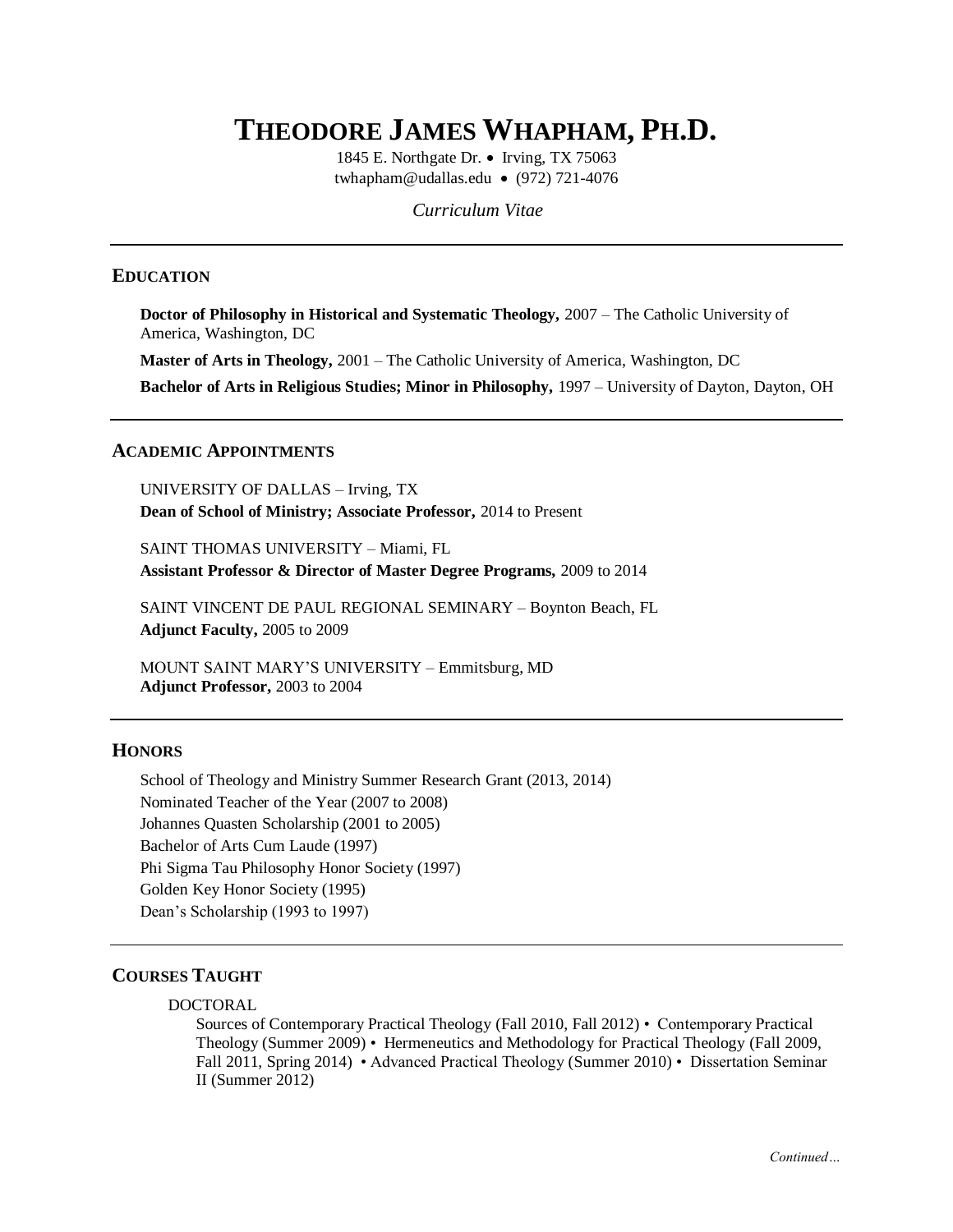#### **MASTERS**

Contemporary Approaches to the Resurrection (Summer 2016, Summer 2012) • Trinitarian Theology for Ministers (Summer 2015) • Theology of Grace (Summer 2014 ind. study) • Christology (Spring 2012, Spring 2014) • Christian Thought I (Fall 2010, Fall 2012) • Christian Thought II (Spring 2011, Spring 2012) • Sacrament and Symbol (Spring 2013) • Spiritual Practices in and for Ministry (Spring 2012) • Theology of Religion (Spring 2010 ind.. Study) • Christian Scriptures (Fall 2009) • Supervised Ministry (Summer 2013) • Ministry Integration Seminar (Fall 2013, Spring 2014) • Church History I (Spring 2009)

#### UNDERGRADUATE

Western Theological Tradition (Spring 2016) • The Experience of Christ (Fall 2009, Spring 2012) • Faith and Commitment (Fall 2011, Fall 2013) • History of Christianity II (Spring 2011) • The Trinity (Summer 2010) • The Church (Fall 2009 online, Fall 2012, Fall 2013 online) • Introduction to Religious Studies (Fall 2009, Spring 2010, Fall 2010, Spring 2011, Fall 2011, Spring 2013) • Christian Moral Decision Making (Spring 2010, Fall 2012) • Bible Story and Salvation (Fall 2010)

#### CONTINUING EDUCATION

Post-Conciliar Papal Documents (Spring 2016) • Second Vatican Council (Spring, 2016) • Fundamental Moral Theology (Deacons, Fall 2015) • Trinity (Deacons 2007) • Christology (Deacons Spring 2004) • Sacramental Theology (Deacons Spring 2006) • Church History I (Spring 2004) • Church History II (Spring 2004)

### **DISSERTATIONS AND MAJOR PROJECTS**

Jamila Rauf, *Creating a Space for Young Adults that Promotes a Deeper Experience of the Living God and Examining the Need for Fellowship in Order to Get There*, Final project for Master of Arts in Pastoral Ministry, St. Thomas University, 2010.

Annmarie Calvo Ott, *The Use of Popular Events in Adolescent Faith Development*, Final project for Master of Arts in Pastoral Ministry, St. Thomas University, 2012

Daniel Ude Asue, *Catholic Sexual Ethics and Tiv Women: A Case-study of Pastoral Practice in Regards to HIV/AIDS*, Ph.D. dissertation committee reader with Bryan Froehle and Joe Holland. St. Thomas University, 2012.

Joseph Hongzhang Bai, *Being Christian in a Chinese Context: New Junzi, New Christian*. Ph.D. dissertation committee chair with Johannes Binshan Chen and Beth Stovell. St. Thomas University. 2013.

Mary Beth Pino, *Informing, Forming, and Transforming Heads, Hearts, and Hands: Utilizing the Shared Praxis Approach in Affluent Catholic Schools for Formation of Adolescent Disciples in Social Justice*, Final project for Master of Arts in Pastoral Ministry, St. Thomas University,2013

Jeannette Victoria, *Who are We Reaching?: Looking at Campus Ministry Involvement in Comparison to Overall Academic Ranking.* Final project for Master of Arts in Pastoral Ministry, St. Thomas University, 2014.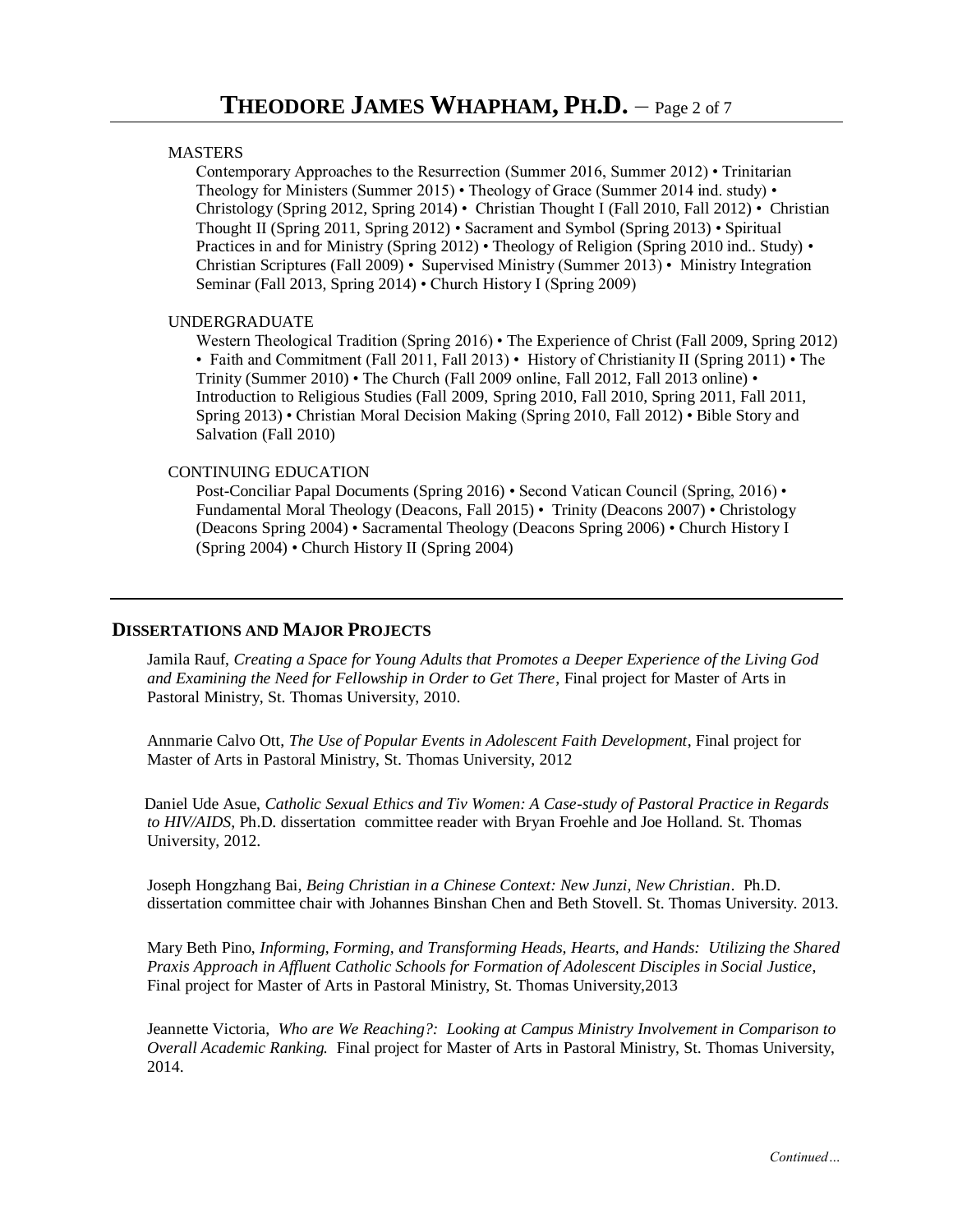# **THEODORE JAMES WHAPHAM, PH.D.** – Page 3 of 7

Christine Luna Munger, *Five Ordinary Movements for Practical Theological Spiritual Formation*, dissertation committee chair with Mary Carter Waren and Nancy Piñeda Madrid, St. Thomas University. 2014.

Enrique Esteban Delgado, *Building Our Parish Together: An Exploration in Participatory Leadership*, Ph.D. dissertation committee reader with Bryan Froehle and Ray Webb. St. Thomas University, 2015.

Patricia Doody, OSF, *A Practical Theology of Conversion: Renewing the Third Order Franciscan Charism*, Ph.D. dissertation committee reader with Mary Carter Waren and Roberta McKelvie, OSF. 2017.

#### **PUBLICATIONS**

#### **DISSERTATION**

*The Term "Person" in the Trinitarian Theology of Wolfhart Pannenberg,* Ph.D. diss. Catholic University of America, 2007.

#### **BOOKS**

*The Term "Person" in the Trinitarian Theology of Wolfhart Pannenberg*, American University Studies Series vii, Vol. 321 Theology and Religion (New York: Peter Lang Publishing), 2012.

#### **ARTICLES AND SHORT NOTICES**

"Forward," in *Expressing Theology*, by Jonathan Roach and Gricel Dominguez, (Eugene: Cascade Books), 2015 .

"Trinity, Belief, and Imagination in the Spirituality of John Henry Newman" in *Contemporary Perspectives on Newman's Spirituality*, eds. John R. Connolly and Brian W. Hughes. (Minneapolis: Fortress Press, 2014), 97 – 111.

"Spirit as Field of Force," *Scottish Journal of Theology* 67, no. 1 (2014): 15 – 32.

"Pannenberg on Divine Personhood" *Irish Theological Quarterly* 75, no. 4 (November, 2010): 1 – 15.

"Magisterium," in *Encyclopedia of Christian Education*, ed. George Thomas Kurian and Mark A. Lamport, (Lanham, MD: Rowman and Littlefield, 2015), 2015.

"Catholic University of America," in *Encyclopedia of Christian Education* ed. George Thomas Kurian and Mark A. Lamport, (Lanham, MD: Rowman and Littlefield), 2015.

#### **PRESENTATIONS**

"Apologetics and the New Evangelization," public discussion with Dr. Ron Rombs co-hosted by the Aspiring Theologians Club and the Co-Workers Club, Irving, TX, March 2017.

"Voting as a Catholic," a panel conversation for the students, faculty, and staff of the University of Dallas, Irving, TX, November 2016.

"Ministry and Theology: Do They Go Together?" presented to the Dallas Ministry Conference, Dallas, TX, October 2016.

"Post-Conciliar Documents," lecture, St. Ann's Catholic Church, Coppell, TX, May 2016.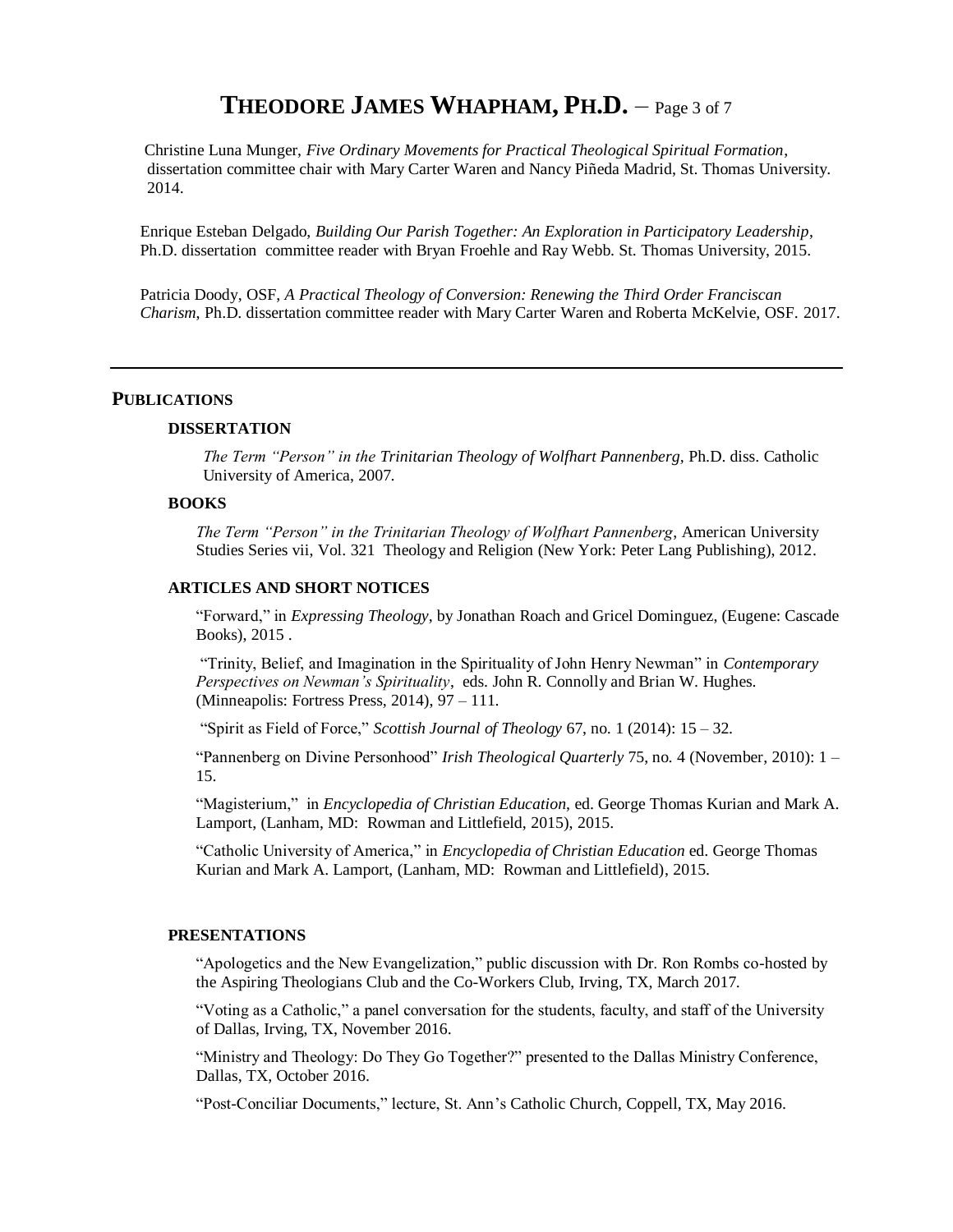"Themes of the Second Vatican Council," lecture, St. Ann Catholic Church, Coppell, TX, May 2016.

"Welcoming the Year of Mercy," catechist in-service, St. Ann's Catholic Church, Coppell, TX, February 2016.

"God and Civil Religion in *The Road to Character*," Faculty Book Talk, University of Dallas, August 2015.

"The Smell of the Sheep: Commissioning the Next Generation of Missionary Disciples," Catholic Diocese of Dallas, Invited Session, August 2015.

"The Future of Creation: A Study of the Eschatology of Wolfhart Pannenberg," St. Thomas University, Faculty Publication Series, October, 2014.

"The Significance of Field Theory as a Conversation Partner for Contemporary Systematic Theology." Panel organized for presentation at the annual conference of the College Theology Society, May 2014.

"Field Theory and Eschatology in Pannenberg." Paper presented to the annual conference of the College Theology Society, May 2014.

"Aren't All Religions the Same?" lecture, St. Andrew's Catholic Church, Coral Springs, FL, November, 2013

"The Historical Roots and Significance of Trinitarian Personhood," St. Thomas University Faculty Publication Series, September, 2013

"Trinity, Belief, and Imagination in the Spirituality of John Henry Newman." Paper presented to the annual meeting of the Catholic Theological Society of America, June 2013.

"The Yes that Changed the World." Lecture, St. Andrew's Catholic Church, Coral Springs, FL May 2013.

"What The Best Students Do…" A panel discussion for the student, faculty, and staff of St. Thomas University, October 2012.

"How do These Symbols Work?: Sacramental Implications of the God-world Relation in the Trinitarian Theologies of Louis Marie Chauvet and Kevin Vanhoozer." Paper presented to the annual conference of the Catholic Theological Society of America, June 2012.

"Religious Themes in *The Hunger Games*." Bobcat Reads presentation to the student, faculty and staff of St. Thomas University, March 2012.

"The Saints and Tradition: A Distinctively Catholic Conversation in Practical Theology?" Paper presented to the annual conference of the Catholic Theological Society of America, June 2011.

#### **REVIEWS**

Review of *Building Catholic Higher Education: Unofficial Reflections from the University of Notre Dame*, by Christian Smith with John C. Cavadini, *Christian Higher Education.* 14, no 4  $(\text{July}, 2015): 256 - 257.$ 

Review of *Introduction to Wolfhart Pannenberg's Systematic Theology* by Gunther Wenz *Theological Studies* 75, no. 1 (March, 2014): 188 – 9.

Review of *Does God Roll Dice?: Divine Providence for a World in the Making* by Joseph A. Bracken *Irish Theological Quarterly* 78, no. 3 (August, 2013): 294 – 6.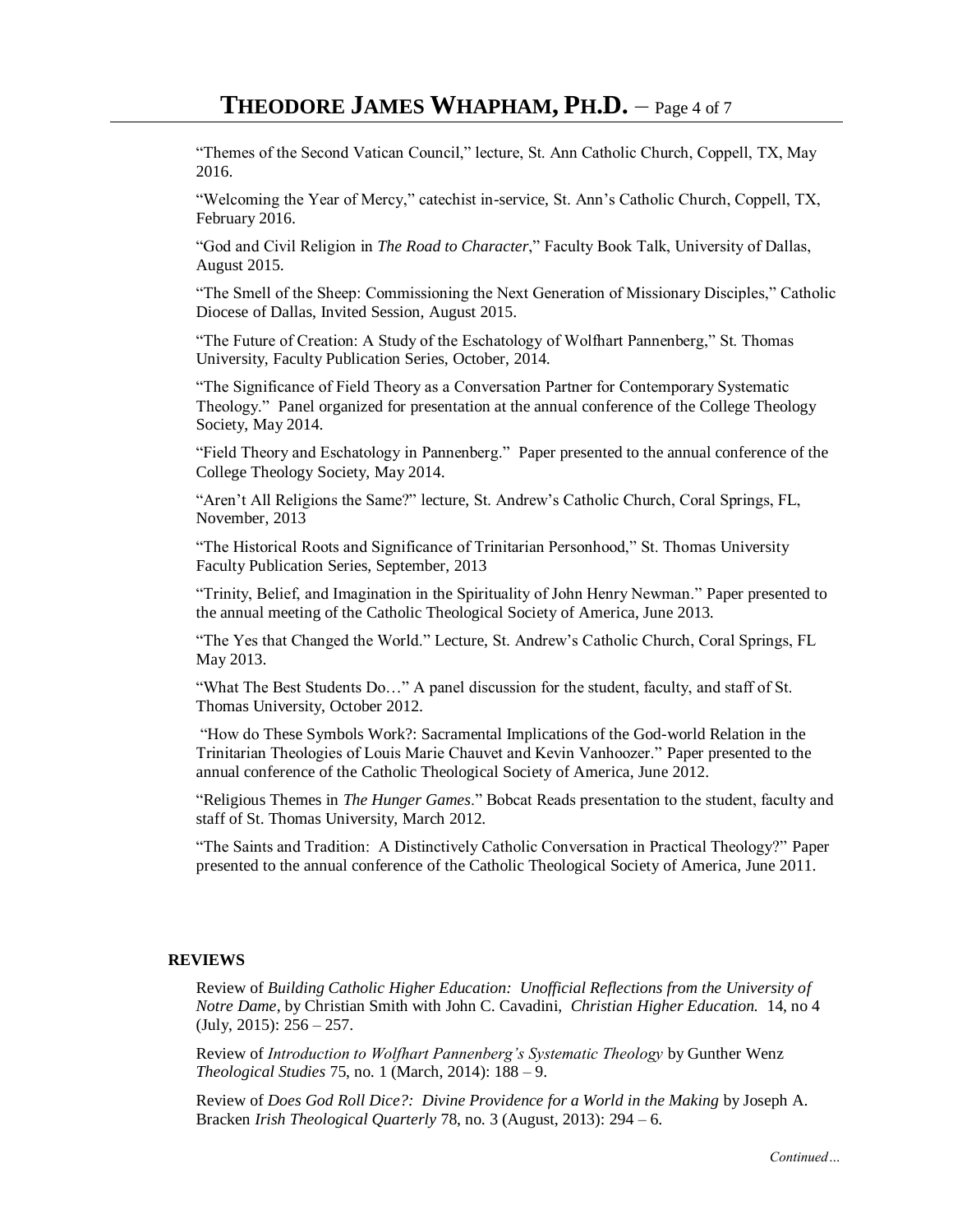# **THEODORE JAMES WHAPHAM, PH.D.** – Page 5 of 7

Review of *Trinity, Revelation, and Reading: A Theological Introduction to the Bible and its Interpretation*, by Scott R. Swain, *Irish Theological Quarterly* 78, no. 2 (May, 2013): 212-3.

Review of *Natura Pura: On the Recovery of Nature in the Doctrine of Grace* by Steven A. Long, *Irish Theological Quarterly* 75, no. 4 (August, 2011): 420-2.

Review of *The Aesthetic Hermeneutics of Hans-Georg Gadamer and Hans Urs von Balthasar* by Jason Paul Bourgeois, *Horizons* 38, no. 1 (Spring, 2011): 144-145.

Review of *God Incarnate*, *Irish Theological Quarterly*. *Irish Theological Quarterly* 75, no. 4 (November, 2010): 240-1.

Review of *Sin: A History* by Gary Anderson, http://catholicbooksreview.org. January 5, 2010.

Review of *Pannenberg on the Triune God* by Iain Taylor, *Horizons* 36, no. 1 (Spring, 2009): p.151-152.

Review of *Jesus: A Portrait* by Gerald O'Collins, http://catholicbooksreview.org. July 24, 2008.

#### **GRANTS**

St. Thomas University, School of Theology and Ministry Summer Research Grant 2014

St. Thomas University, School of Theology and Ministry Summer Research Grant 2013

### **WORKS IN PROGRESS**

*The Unity of Theology: The Contribution of Wolfhart Pannenberg*, (Minneapolis: Fortress Press, at press) 2017.

"Anticipation in the Practical Theology" journal article, in progress

"Toward a Theology of Symbolic Communicative Efficacy" journal article, in progress.

# **SERVICE**

UNIVERSITY OF DALLAS - Irving, TX

- Academic Dean, School of Ministry (August 2014 Present)
- Undergraduate Program Director (August 2014 Present)
- Theology Department Faculty Search Committee (Winter 2015)
- *Ex officio* Member of Faculty Senate (August 2014 Present)
- Chaired Distance Education Policy Committee (Spring 2014)
- Dallas Ministry Conference Advisory Committee, chair (August 2014 present)

#### ST. THOMAS UNIVERSITY- Miami Gardens, FL

- Director of Master of Arts and Master of Divinity Programs (May 2011 Spring 2014)
- Ad-hoc Journal Committee, Association of Graduate Programs in Ministry
- Elected as Secretary of Faculty Forum for  $2011 2012$  academic year
- Elected Vice Chair of Faculty Forum for  $2012 2013$  academic year
- Organize and lead interdisciplinary faculty research group.
- Developed and designed variety of new courses to support all degree programs.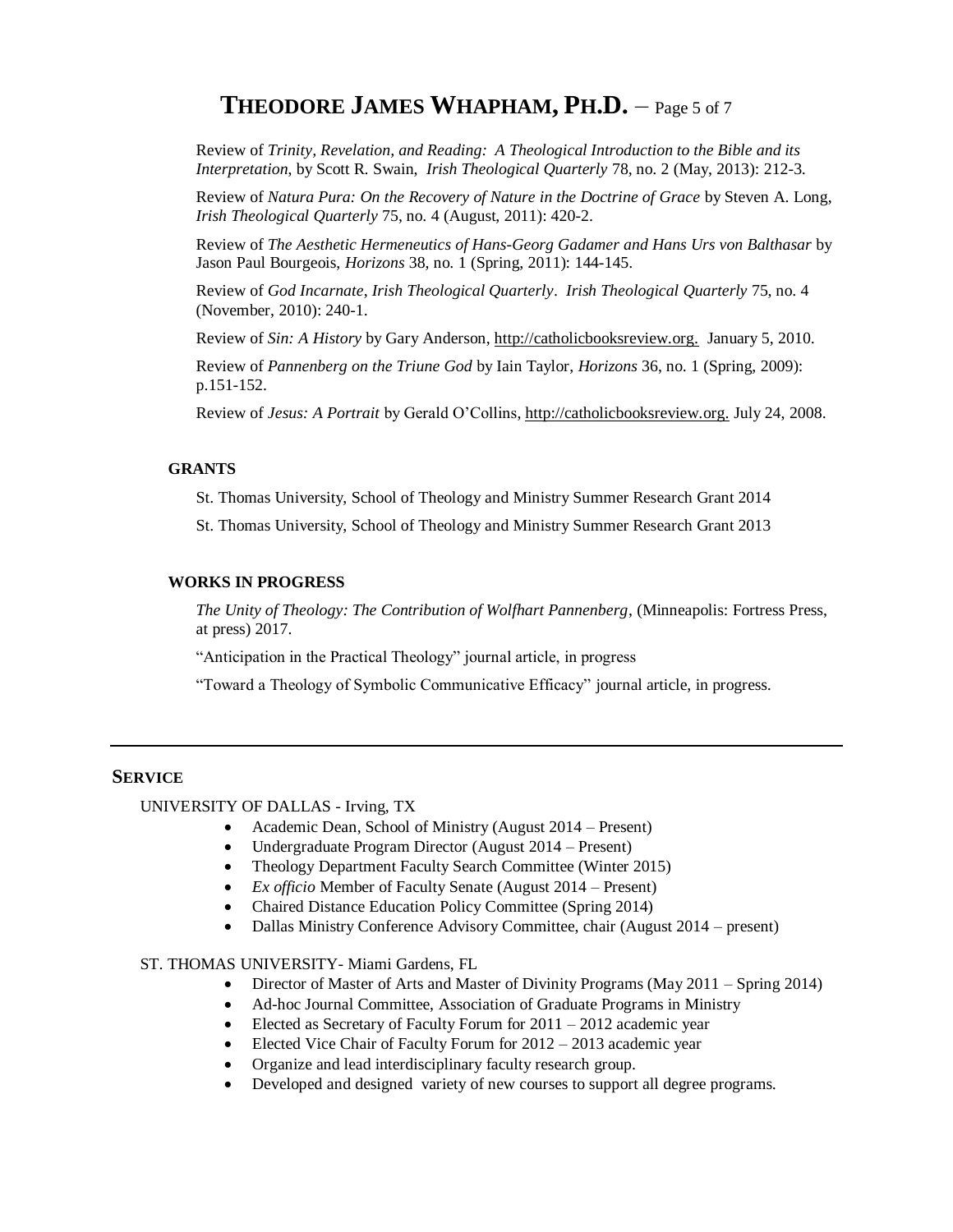- Led successful process of applying for membership with ATS and pursued full accreditation (September 2011 – Spring 2014)
- Directed four dissertations and served as reader on one other dissertation committees.
- Coordinated technology and internal policy for the use of technology for synchronous Distance Education courses in the School of Theology and Ministry.
- Served as member of Doctoral Faculty Committee
- Served as a member of the Faculty Development Committee (Fall 2013 to Spring 2014), Educational Policy Committee (Fall 2009 to Spring 2013), Academic Policy Committee (Fall 2009 to Spring 2013) and Student Relations Committee (2010 – 2011)
- Served as member of President's Cabinet Fall 2011 to present
- Served as member of Academic Sub-Committee of Technology Governance Council
- Dual-Enrollment Mentor (Fall 2010 to May 2014)
- Served as member of the Search Committee for a new Dean in the School of Theology and Ministry. (2010-2011, 2011-2012).
- Chaired Search Committees New Hires 2010-2011, 2011-2012, 2012-2013 Academic Years

# CATHOLIC THEOLOGICAL SOCIETY OF AMERICA

- Practical Theology Topic Session Administrative Team (2013 2016)
- Local Arrangements Committee (2013)

# COLLEGE THEOLOGY SOCEITY

• History of Christian Life Section Co-Convener (2013 – 2016)

# ASSOCIATION OF GRADUATE PROGRAMS IN MINISTRY

• Journal Ad-Hoc Committee  $(2014 – 2015)$ 

# ARCHDIOCESE OF MIAMI – Miami, FL

- Instructor for Lay Ministry Certification Program (2006 to 2014)
- Instructor for Religious Education Certification Program (2004 to 2009)

# CHAMINADE MADONNA COLLEGE PREP – HOLLYWOOD, FL

- Participated in planning and executing school retreats.
- Moderated local chapter of National Honor Society; planned school-wide honor's induction ceremony.
- Developed new courses in fundamental moral theology, catholic social teaching, and eschatology for juniors and seniors; revised the curriculum for underclassmen.
- Acted as both informal and formal theological advisor to faculty and administration.

# ST. MAXIMILLIAN KOLBE PARISH – Pembroke Pines, FL

- Catechist (2008 to 2010)
- Guest Lecturer (2008 to 2010)

# ST. JOHN NEUMANN PARISH – Reston, VA

- Guest Lecturer (1999 to 2004)
- Pastoral Council (2001 to 2004)
- Bible Study Facilitator (2000 to 2001)